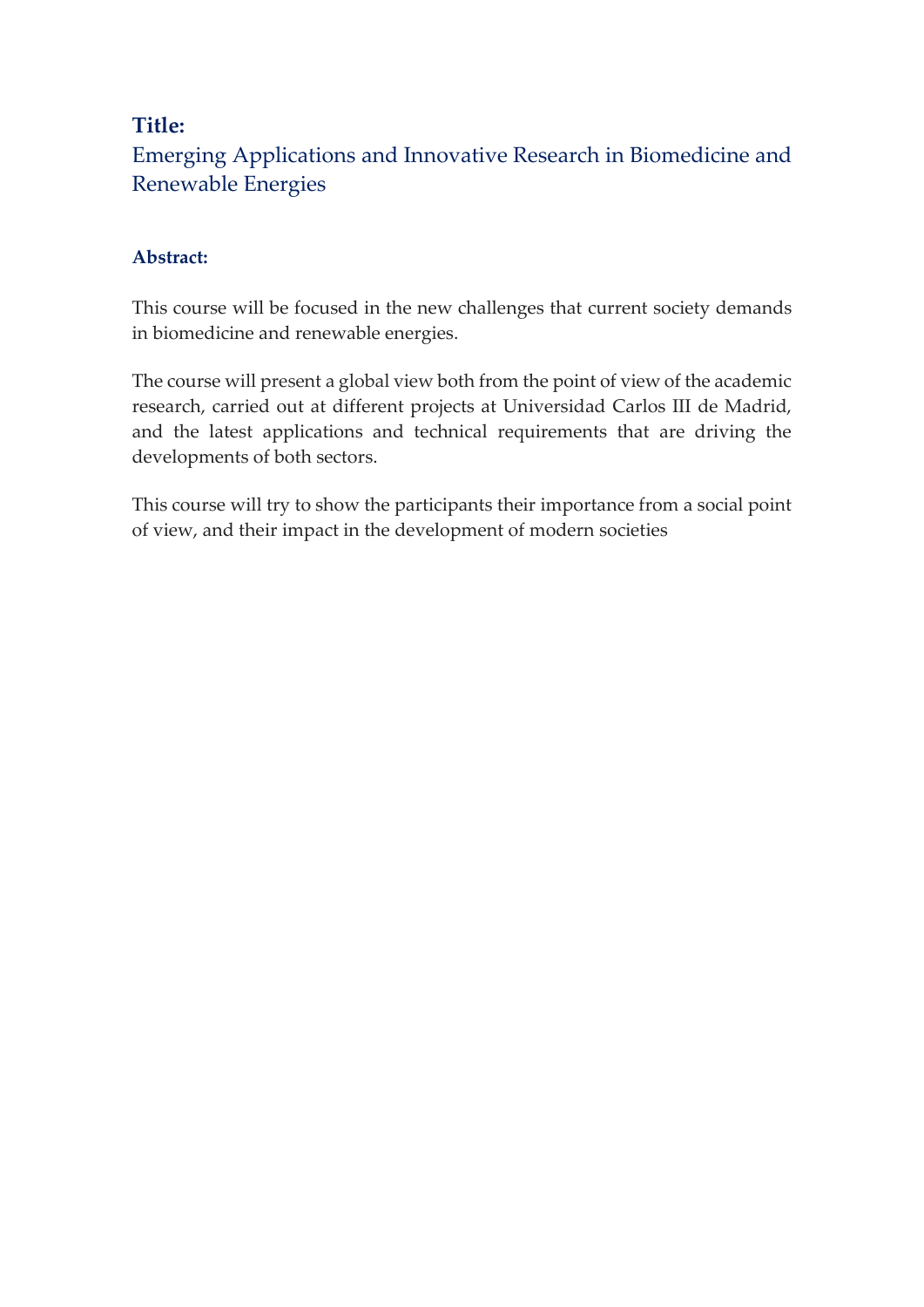# Tuesday 23/04:

| Date:23/04                                 | $9:30-11:30$ |  |
|--------------------------------------------|--------------|--|
| Department: Thermal and Fluids Engineering |              |  |
| <b>Speaker: Jesús Gómez.</b>               |              |  |
|                                            |              |  |

#### Title:

Introduction to renewable energies and its challenges

### Abstract:

Our society faces the challenge of supplying energy to a growing population in a climate change scenario. The solution must be addressed in a clean and renewable way. To do so, many governments and international institutions have promoted the development of renewable energies as they are free of direct pollution and carbon emissions. The challenges that should solve these renewable technologies and the solutions proposed by both the research and the industry communities will be detailed in this talk.

Date:23/04 12:00-14:00

### Department: Thermal and Fluids Engineering Speaker: Jesús Gómez.

### Title:

Efficiency trends on buildings

### Abstract:

The building sector makes a significant contribution to global emissions and need to play a central role in efforts to reduce them. In fact, this sector consumes roughly 36% of energy consumption and produce 40% of CO2 emissions in the world. Furthermore, improving the energy efficiency of buildings can also generate other economic, social and environmental benefits. Better performing buildings provide higher levels of comfort and wellbeing for their occupants, and improve health by reducing illnesses caused by a poor indoor climate. In this sense, new building designs and new energy saving strategies will be explained.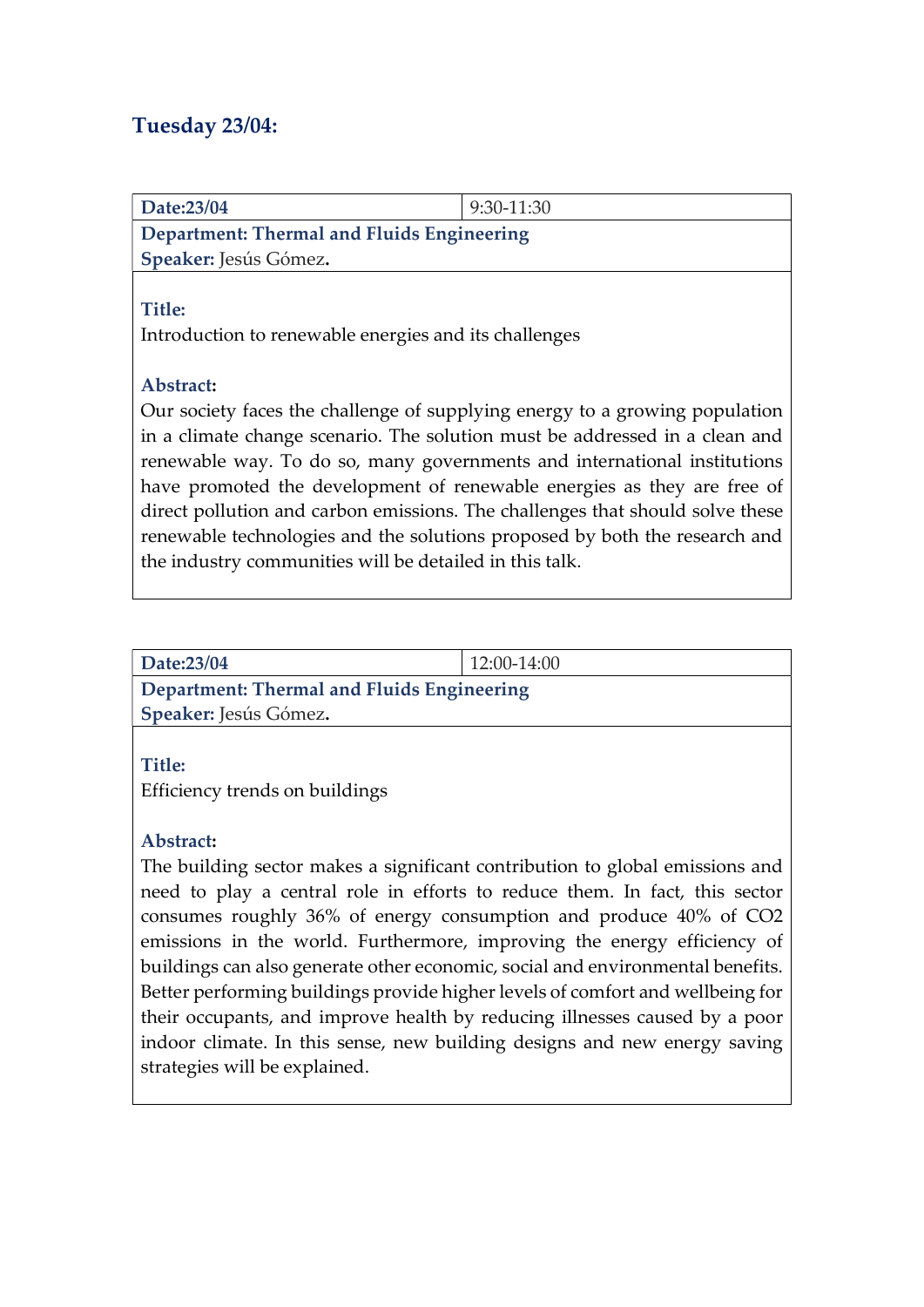# Wednesday 24/04

| Date:24/04                                 | $9:00-11:00$ |  |
|--------------------------------------------|--------------|--|
| Department: Thermal and Fluids Engineering |              |  |
| <b>Speaker: Carolina Marugán.</b>          |              |  |
|                                            |              |  |

#### Title:

An overview of renewable energies

### Abstract:

In this talk we will detail the characteristics of different renewable energies technologies. In particular, we will focus on bioenergy, solar energy (photovoltaic and thermo-solar), wind energy or geothermal energy. We will study the characteristics of the different resources and the estimated maximum capacity for energy production in different regions of the world.

|--|

11:30-13:30

Department: Thermal And Fluids Engineering Speakers: Carolina Marugán.

### Title:

The future of renewable energies

### Abstract:

In this module we will focus on one hand in the challenges for renewable technologies and on the other, on the new research lines in renewable energies. Regarding the challenges, the renewable sector will need to overcome at least two significant barriers: the price (only the renewable technologies that are able to compete at lower cost will last) and the inflexibility (in order to be able to cover the demand, storage systems have to be developed). Concerning the new research lines, we will see an overview of the new materials to manufacture solar cells, new designs of solar receivers for CSP or advanced storage systems such as flow batteries or solid batteries for electric cars.

13:30-14:30. Visit to labs: Carolina Marugán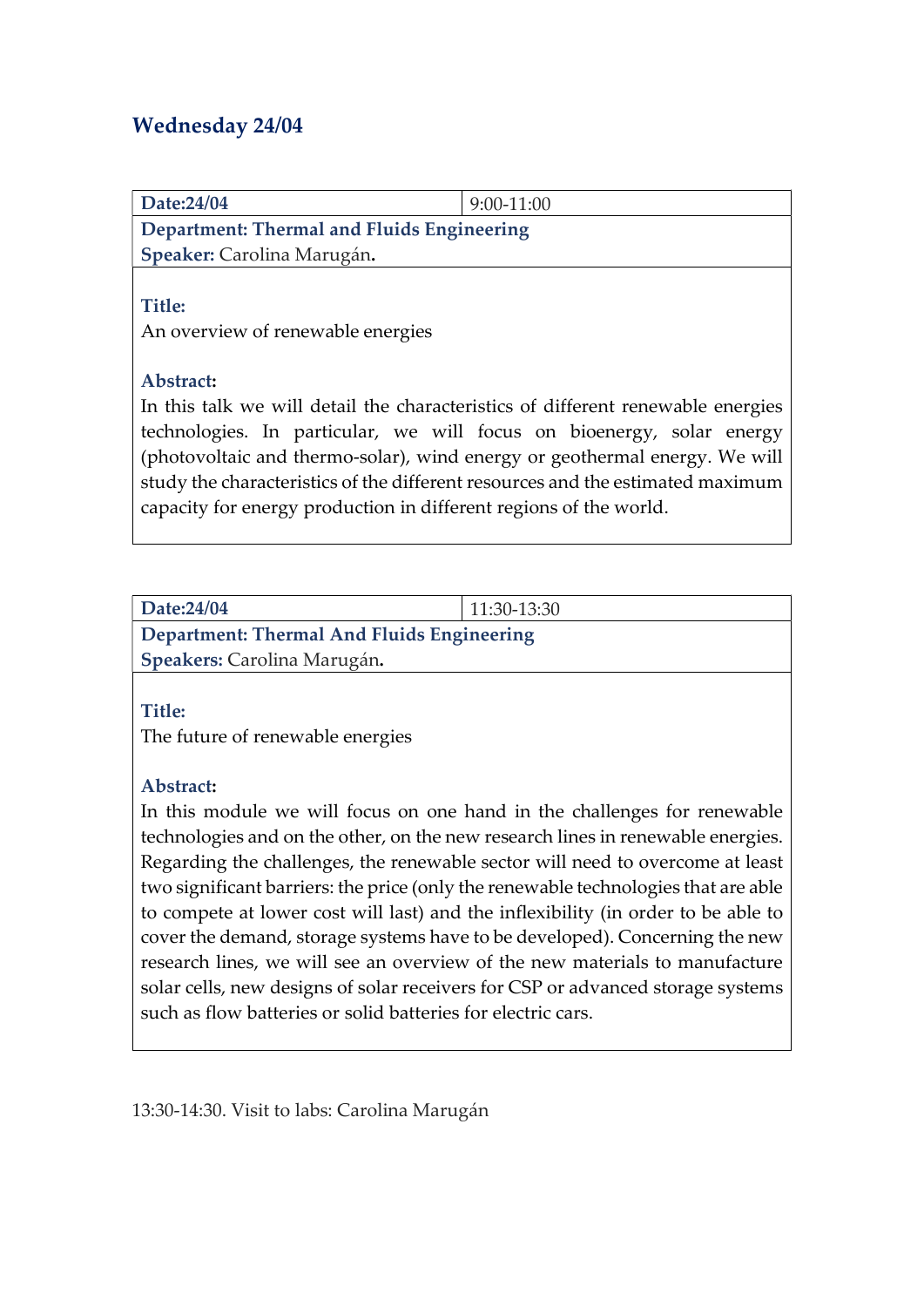# Thursday 25/04

Date:25/04 9:00-11:00 Department: Bioengineering and Aerospace Engineering Department Speaker: Arrate Muñoz.

### Title:

Computational bioimaging: Fostering a revolution in healthcare

### Abstract:

This talk addresses the main developments in field of computational bioimaging that are driving a major revolution in healthcare.

For centuries, the observation of specimens under optical microscopes have been performed manually being the comparison between different groups of speciments a qualitative task. The incorporation of digital cameras and computers in the 80s launched the initial steps of more objective, less time consuming and accurate characterization of specimens. Those developments were key for basic molecular research, the pharmacological industry and the clinic. Nevertheless, they were infant steps when compared with the progress experienced in the last couple of decades. The increase in the computational power and other technological developments that will be presented in the talk are driving a revolution in healthcare. Some of them are: The incorporation of digital illumination, the hardware-reconstruction software pairing, the surge of superresolution microscopy and the incorporation of novel probes (i.e., nanoprobes, infrared imaging). Besides, we will put emphasis in today's adoption of deep learning tools on a wide variety of applications that it is opening completely new and unexpected venues on computational imaging for healthcare.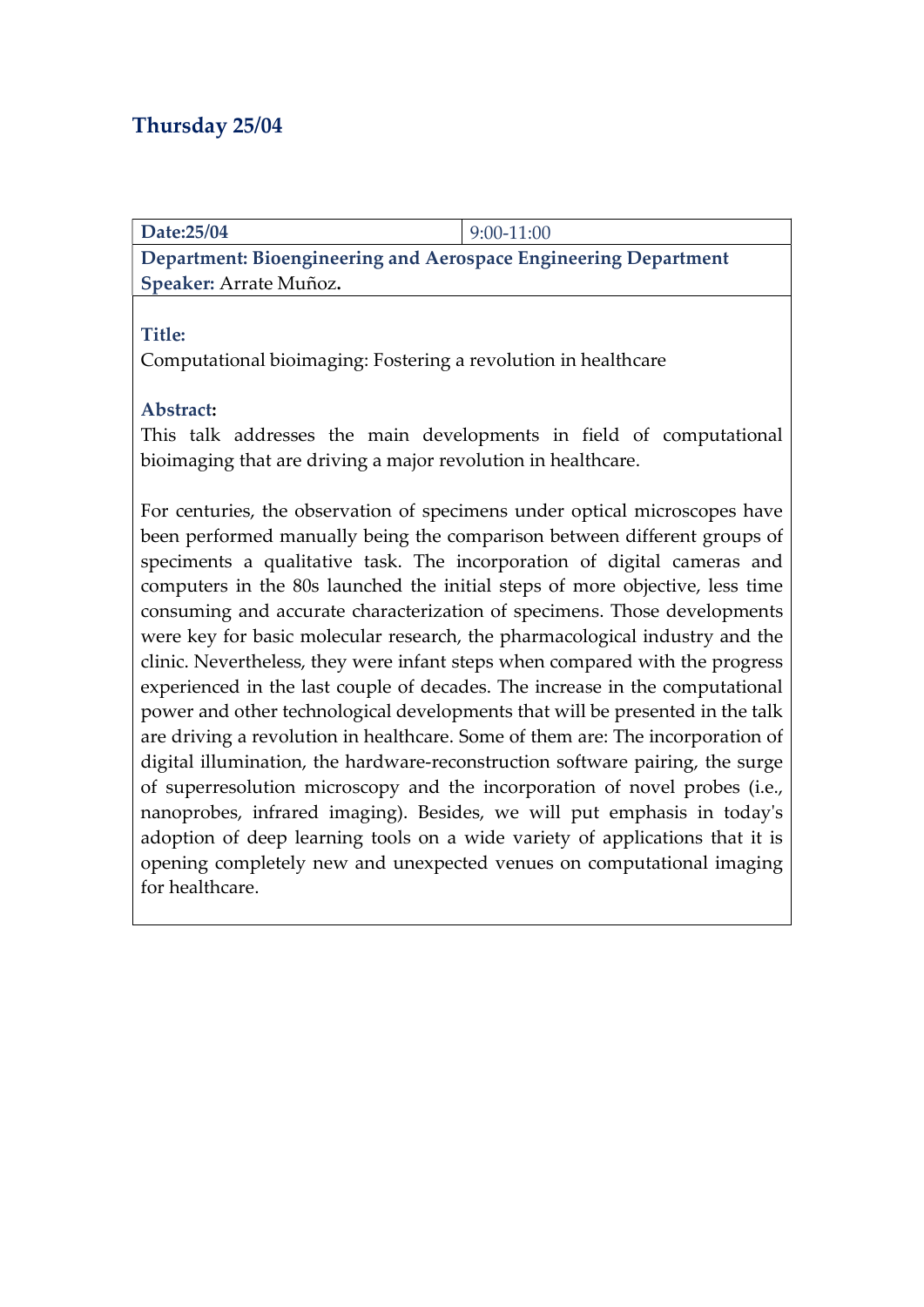| Date:25/04                                                      | 11:30-13:30 |  |
|-----------------------------------------------------------------|-------------|--|
| Department: Bioengineering and Aerospace Engineering Department |             |  |
| <b>Speaker: Javier Pascau.</b>                                  |             |  |
| Title:                                                          |             |  |

### Image guided surgery in oncological treatments

### Abstract:

Intraoperative Electron Beam Radiation Therapy (IOERT) procedures involve the delivery of radiation to a target area during surgery by means of a specific applicator. 10 year ago, we developed a new treatment planning system for IOERT incorporating tools for both surgical simulation and radiation dose distribution estimation. Although the planning step improved treatment quality and facilitated follow-up, the actual position of the patient, the applicator and other tools during the surgical procedure was still unknown. Our research then focused on image-guided navigation technologies for IOERT treatments, with innovative solutions that overcome the limitations of previous systems in complex surgical scenarios. Recently, we have shown how surgical navigation combined with 3D printing allows us to personalize oncological surgery, adapting the treatment to the needs of the specific patient.

This talk will present the development of Treatment Planning Systems for IOERT and the advanced image-guided solutions that have been proposed in the last years. Technical details on dose estimation, surgical navigation technologies or clinical 3D printing will be provided. Several clinical applications in oncology will be described, with an special emphasis in the practical difficulties when translating research to the clinical setting. Finally, we will show examples of how navigation and 3D printing have been translated to other clinical environments such as maxillofacial surgery or surgical training.

13:30-14:30. Visit to labs: Javier Pascau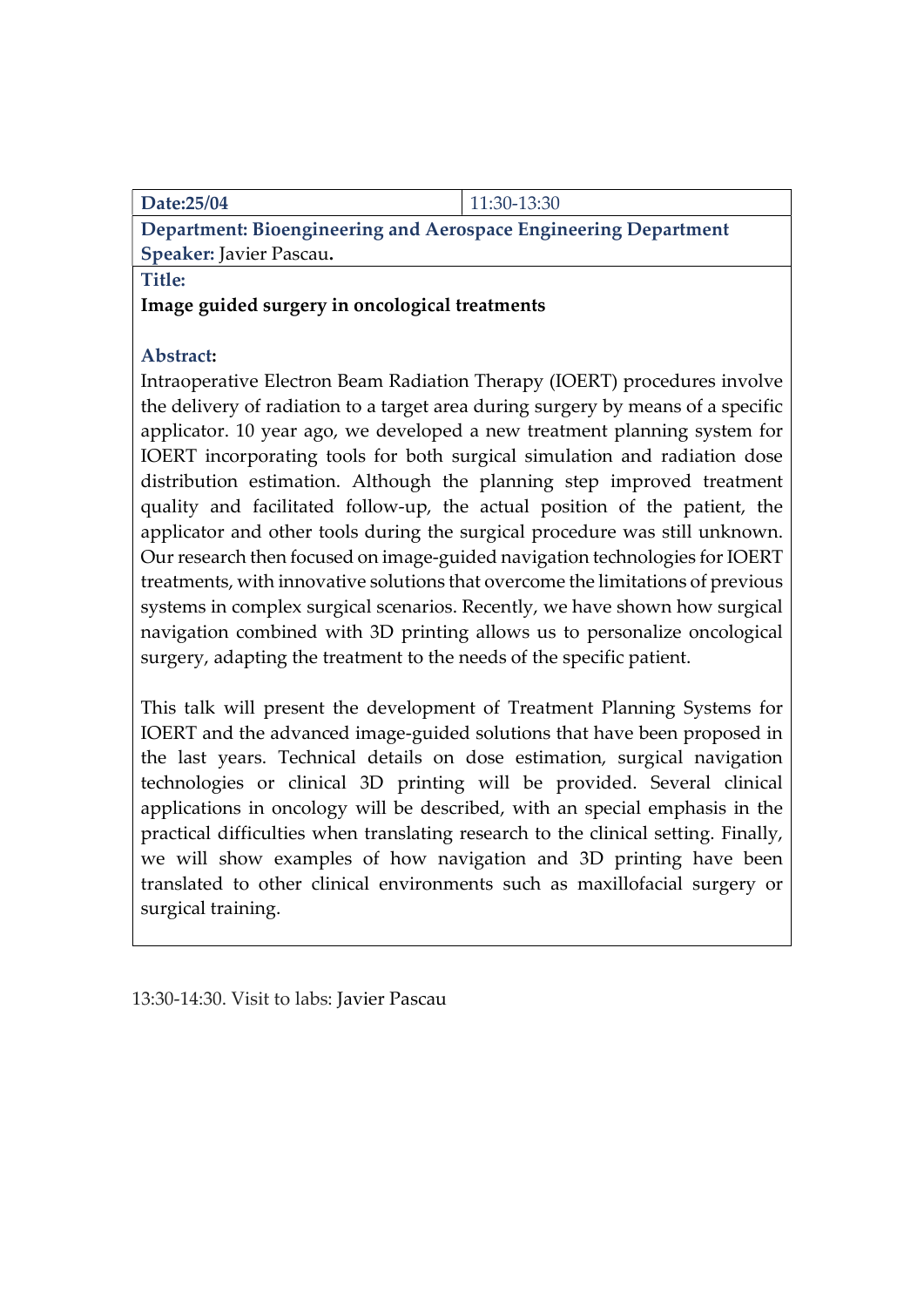# Friday 26/04

| Date:26/04                                                      | $9:00-11:00$ |  |
|-----------------------------------------------------------------|--------------|--|
| Department: Bioengineering and Aerospace Engineering Department |              |  |
| <b>Speakers: Sara Guerrero.</b>                                 |              |  |
| <b>COLOR</b>                                                    |              |  |

#### Title:

Tissue Bioengineering and Regenerative Medicine. Skin Diseases: benchto-bedside.

### Abstract:

Tissue Bioengineering and regenerative medicine are fields crucial for the development of personalized medicine. This talk will deepen in the main challenges of skin tissue engineering and will discuss some of the recent applications in these fields. We will talk about the principles of skin tissue engineering, and its use for diseases modeling and clinical applications.

Bioengineered skin, developed in our laboratory, has been used in a preclinical context in order to model different genodermatoses, allowing the deeper understanding of different rare skin diseases and providing an in vivo platform that faithfully recapitulates the structure and function of the human skin, that allows the testing of new therapeutic agents, that cure or improve the quality of life of patients with no other therapeutic alternative.

In addition, these skin substitutes have demonstrated its clinical applications in the treatment of patients with different pathologies. In that context, our group has a clear translational orientation by which, the results of research done in the laboratory are directly used to develop new ways to treat patients. We will review the main leading research projects on this field from Tissue engineering and regenerative medicine group (TERMEG) at Universidad Carlos III de Madrid.